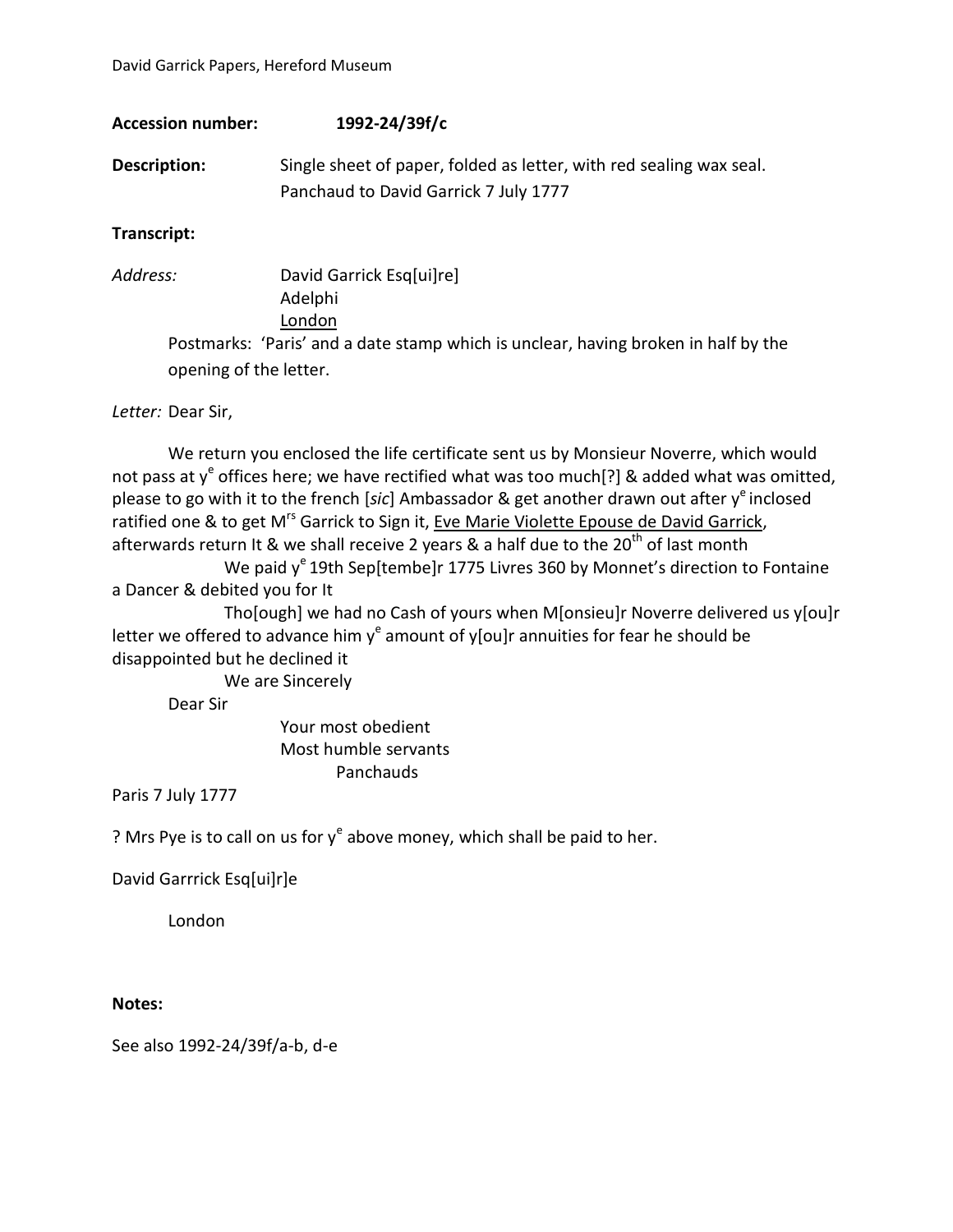## *Fontaine:* Unidentified

- *Monnet:* 'Jean Monnet (1703-1785), as director built up the Opéra-Comique until it rivalled the Comédie Française and the Comédie-Italinenne, and it was through their opposition that his privilege (licence) was withdrawn in 1745. After a season as director of the Lyons theatre he returned to Paris, and in Aug. 1748 was invited by Rich to bring a troop of French comedians to London. When Rich refused to sign a contract, Monnet turned to Garrick who advised him to hire the Little Theatre in the Haymarket. Supported by a subscription of four-hundred pounds, Monnet opened on Nov. 9. Anti-Gallicism flared up, and the lord Chamberlain withdrew permission, with the result that the costs fell on Monnet. Garrick came to his rescue with a benefit. This was the beginning of a long friendship (Frank A. Hedgcock, *A Cosmopolitan actor, David Garrick and his French Friends*, 1912, pp. 97-107) [*Letters* 81, n. 2]
- *Noverre*: 'Jean George Noverre (1727-1809), choreographer, for more than sixty years appeared with his company in London, Paris, and the principal cities of Europe. In his letters to Voltaire, written in 1765, Noverre gives one of the fullest and best accounts of Garrick as an actor (*Lettres sur les arts imitateurs en general et sur la danse en pariculier*, Paris, 1807, chs. xiv, xv). Noverre is generally recognized as the founder of the modern ballet, and he professedly took Garrick's acting as a model in his reformation of the ballet (Lynham, *Chevalier Noverre). Letters*, 200, 450, 452, 821. . His wife of nearly seventy years, Marguerite Louise (Sauveur) Noverre (1727-1810) was a dancer and a correspondent of Garrick's. Garrick first invited their company to London in 1755.
- *Panchaud:* Isaac Panchuad, French Banker, was a partner in Foley & Co. after the retirement of Selwin. Panchaud's letters to Garrick are in Forster Collection at the V&A. In 1765, in a letter to Colman, Garrick described Isaac Panchaud as 'a very sensible agreeable man'. *Letters,* 352 & n. Also mentioned in *Letters*, 653 [Sept. 1771], 899 and 116.
- *Mrs Pye:* 'Joel Henrietta (Mendez) Pye (1736-1782?), wife of Robert Hampden Pye, a soldier, and daughter of Solomon Mendez (d. 1762) of Red Lion Street, Holborn. A rich merchant. On May 10, 1771, her play, *The Capricious Lady*, had been given its first and only performance at Drury lane. In the Forster Collection are over twenty letters from her to Garrick written from France between 1774 and 1778 (see also Boaden, vol. II). [*Letter* 1116 n6]. *Letter* 1116 from Garrick to Benjamin Van der Gucht in Paris, dated July 29<sup>th</sup> 1777, says, 'if You will go & see M<sup>rs</sup> Pye